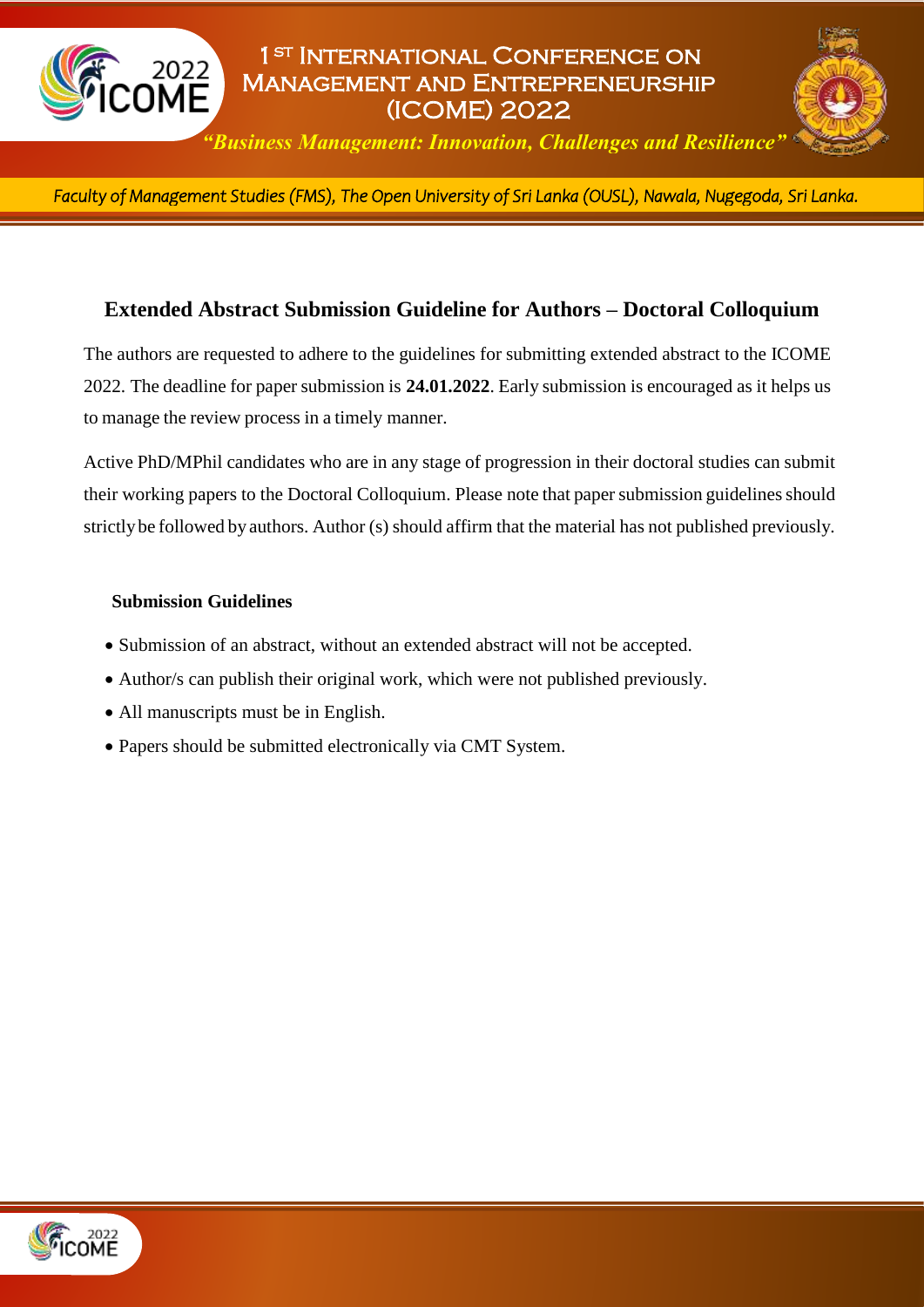

## 1st International Conference on Management and Entrepreneurship (ICOME) 2022



*"Business Management: Innovation, Challenges and Resilience"*

*Faculty of Management Studies (FMS), The Open University of Sri Lanka (OUSL), Nawala, Nugegoda, Sri Lanka.*  l

#### **Extended Abstract Format Guidelines**

| <b>Title Page</b>    | PAPER TITLE (TIMES NEW ROMAN, 14 FONT SIZE, BOLD,                                                                                           |
|----------------------|---------------------------------------------------------------------------------------------------------------------------------------------|
|                      | <b>CENTERED, UPPERCASE)</b>                                                                                                                 |
|                      | The Author/s Name (Times New Roman, 10 Font size, bold, Centered)                                                                           |
|                      | Institutional Affiliation and Country (Times New Roman, 10 Font size, Italic,<br>Centered)                                                  |
|                      | The e-mail address of the corresponding author (Times New Roman, 10 Font<br>size, Italic, Centered)                                         |
| <b>Abstract</b>      | Maximum 250 words included on the first page (Times New Roman, 10 Font<br>size, left aligned, line spacing 1.0)                             |
|                      | Abstract Content: Objectives of the research, methods adopted, key findings,<br>and conclusions.                                            |
|                      | <b>Keywords:</b> 05 (maximum), should be below the abstract, choose carefully to<br>optimize search engines functions to access your paper. |
| <b>Headings and</b>  | <b>MAJOR HEADING</b> - Separate line centered over text, bold, all caps.                                                                    |
| <b>Sections</b>      | First Subheading - Separate line centered over text, bold, capitalize the first<br>letter.                                                  |
|                      | Second Subheading - Separate line, flush left; bold, capitalize the first letter.                                                           |
|                      | Third Subheading - On same line as beginning of text, flush left, bold,<br>capitalize the first letter, followed by a colon.                |
| <b>Citations and</b> | APA Style (Times New Roman, 12 Font size, left alignment)                                                                                   |
| <b>Referencing</b>   |                                                                                                                                             |
|                      | Present the reference list in the <i>alphabetical order</i> . For all citations in the text,                                                |
|                      | a detail referencing should be given in the reference list. All citations and                                                               |
|                      | references should be according to APA style (American psychological                                                                         |
|                      | association $7th$ edition – more information http://www.apastyle.org/.                                                                      |